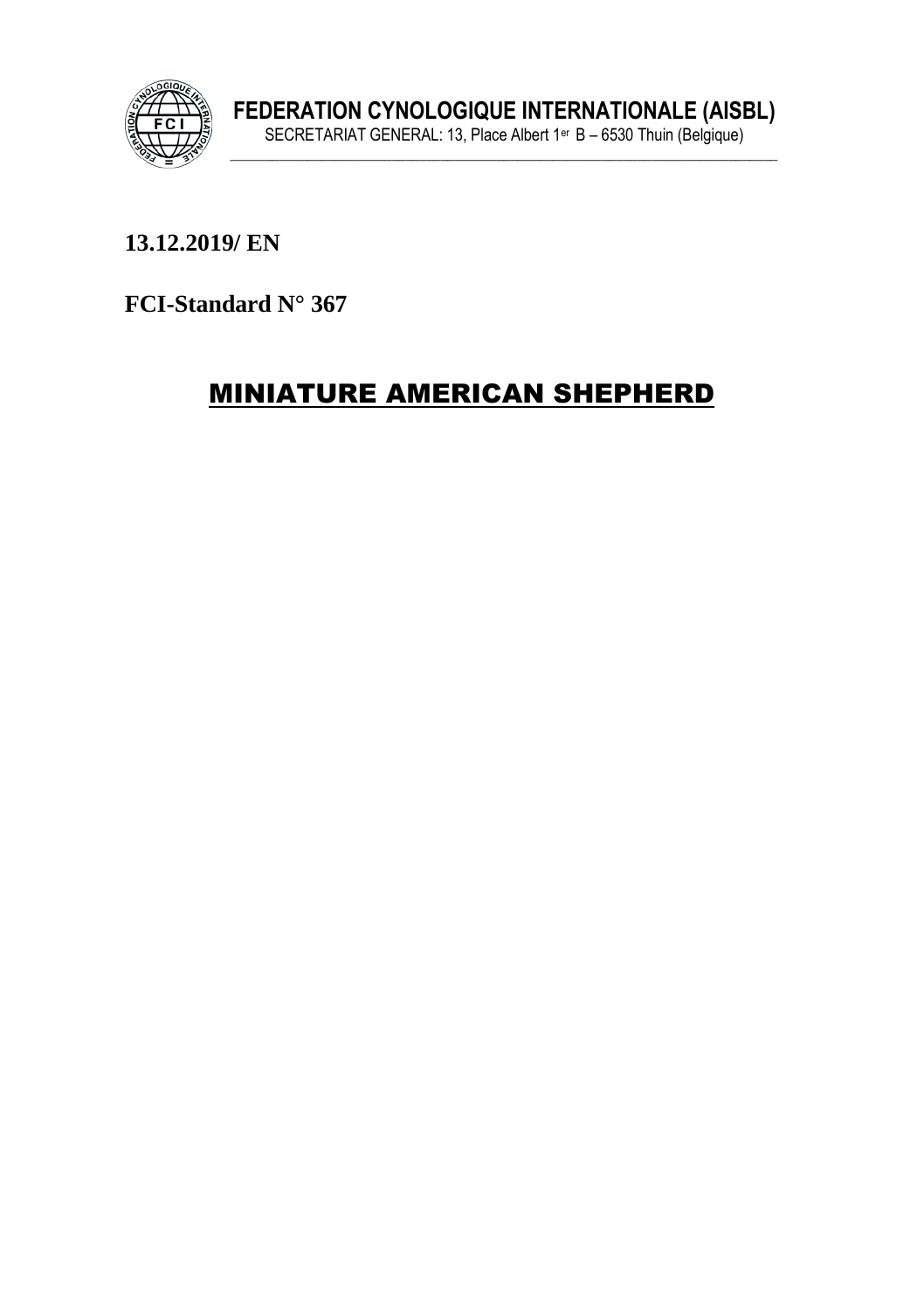## **PATRONAGE**: Hungary.

### **DATE OF PUBLICATION OF THE OFFICIAL VALID STANDARD**: 04/09/2019.

**UTILIZATION**: Farm and ranch shepherd dog.

**FCI-CLASSIFICATION**: Group 1 Sheepdogs and Cattledogs (except Swiss Cattledogs) Section 1 Sheepdogs Without working trial.

**BRIEF HISTORICAL SUMMARY**: The Miniature American Shepherd was developed in California during the late 1960's with the breeding of small Australian Shepherds. These dogs were bred with a goal of maintaining their small size, active character and intelligence. The breed was first registered with the National Stock Dog Registry in 1980 and was originally called the Miniature Australian Shepherd. By the early 1990's, they had attained nationwide popularity and were shown in various rare-breed organizations. The first parent breed club and registry, MASCUSA, was formed in 1990 and incorporated in 1993. The breed entered the AKC Foundation Stock Service as the Miniature American Shepherd in May 2011. The Miniature American Shepherd Club of the USA (MASCUSA) is the designated national parent club of the American Kennel Club.

The breed has been used for herding smaller stock such as sheep and goats, although they have the heart to tackle larger stock as well. Their small size was looked upon with favor, as they could more easily double as a household pet. They became especially popular with equestrians traveling to horse shows, as their intelligence, loyalty, and size made them an excellent travel companion. In this way their popularity spread across the country.

Today, the Miniature American Shepherd is established across the U.S. and internationally. It is a breed with a unique identity - an eye catching, versatile little herding dog, equally at home on a ranch or in the city.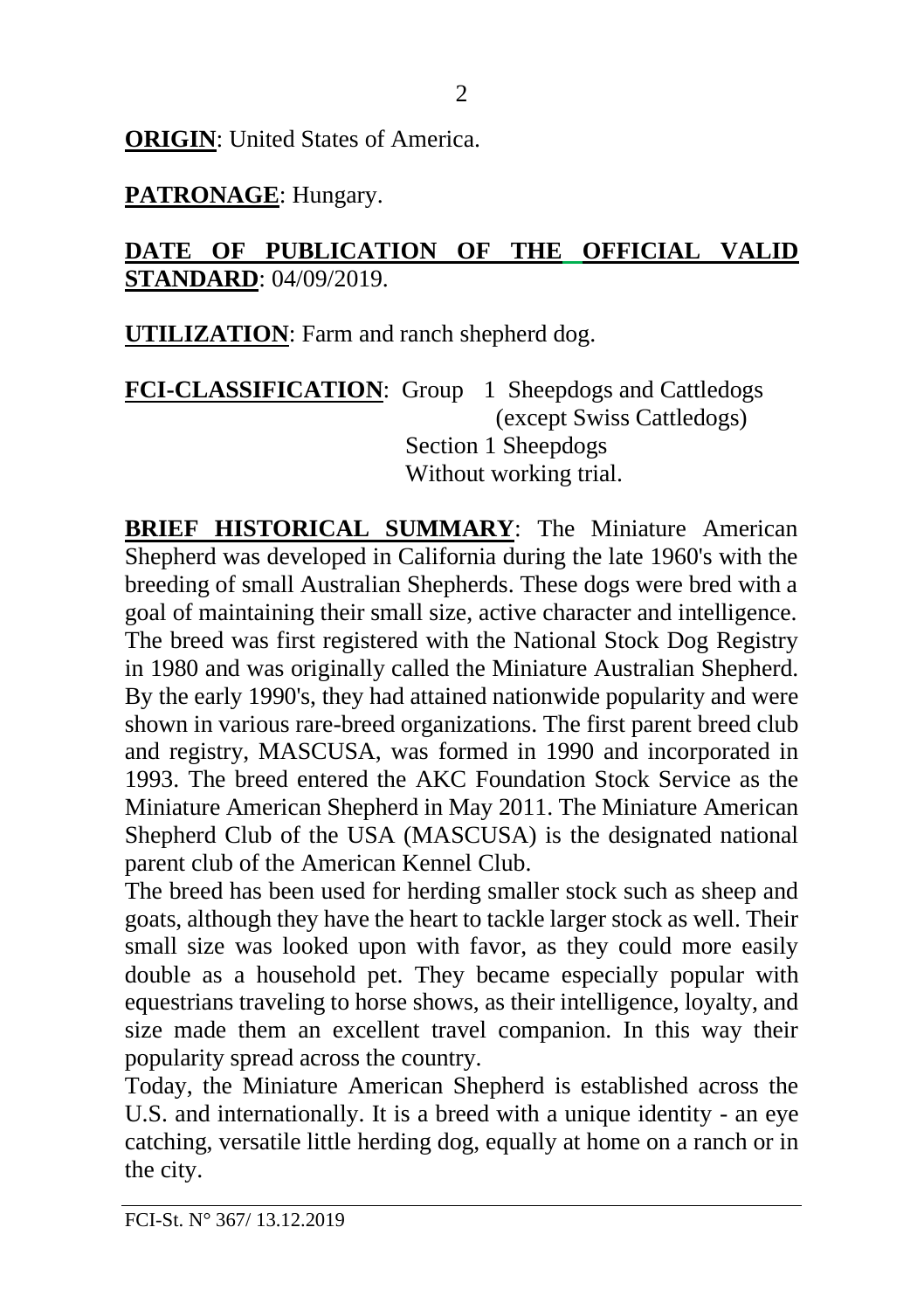**GENERAL APPEARANCE**: The Miniature American Shepherd is a small size herding dog that originated in the United States. He is slightly longer than tall with bone that is moderate and in proportion to body size and height without extremes. Movement is smooth, easy, and balanced. Exceptional agility combined with strength and stamina allows for working over a variety of terrain. This highly versatile, energetic dog makes an excellent athlete with superior intelligence and a willingness to please those to whom he is devoted. He is both a loyal companion and a biddable worker, which is evident in his watchful expression. The double coat of medium length and coarseness may be solid in color or merled, with or without white and/or tan (copper) markings. He traditionally has a docked or natural bobtail.

# **IMPORTANT PROPORTIONS**:

Measuring from the point of the shoulder to the point of the buttocks and from the highest point of the shoulder blade to the ground, he is slightly longer than tall. Substance - Solidly built with moderate bone in proportion to body height and size. Structure in the dog reflects masculinity without coarseness. bitches appear feminine without being slight of bone. The overall structure gives an impression of depth and strengt without bulkiness.

**BEHAVIOUR/TEMPERAMENT**: The Miniature American Shepherd is intelligent, primarily a working dog of strong herding and guardian instincts. An exceptional companion, he is versatile and easily trained, performing his assigned tasks with great style and enthusiasm. Although reserved with strangers, he does not exhibit shyness. He is a resilient and persistent worker, who adjusts his demeanor and arousal appropriately to the task at hand. With his family he is protective, good natured, devoted and loyal.

# **HEAD**

# CRANIAL REGION:

Skull: Skull - The crown is flat to slightly round and may show a slight occipital protuberance. The width and the length of the crown are equal.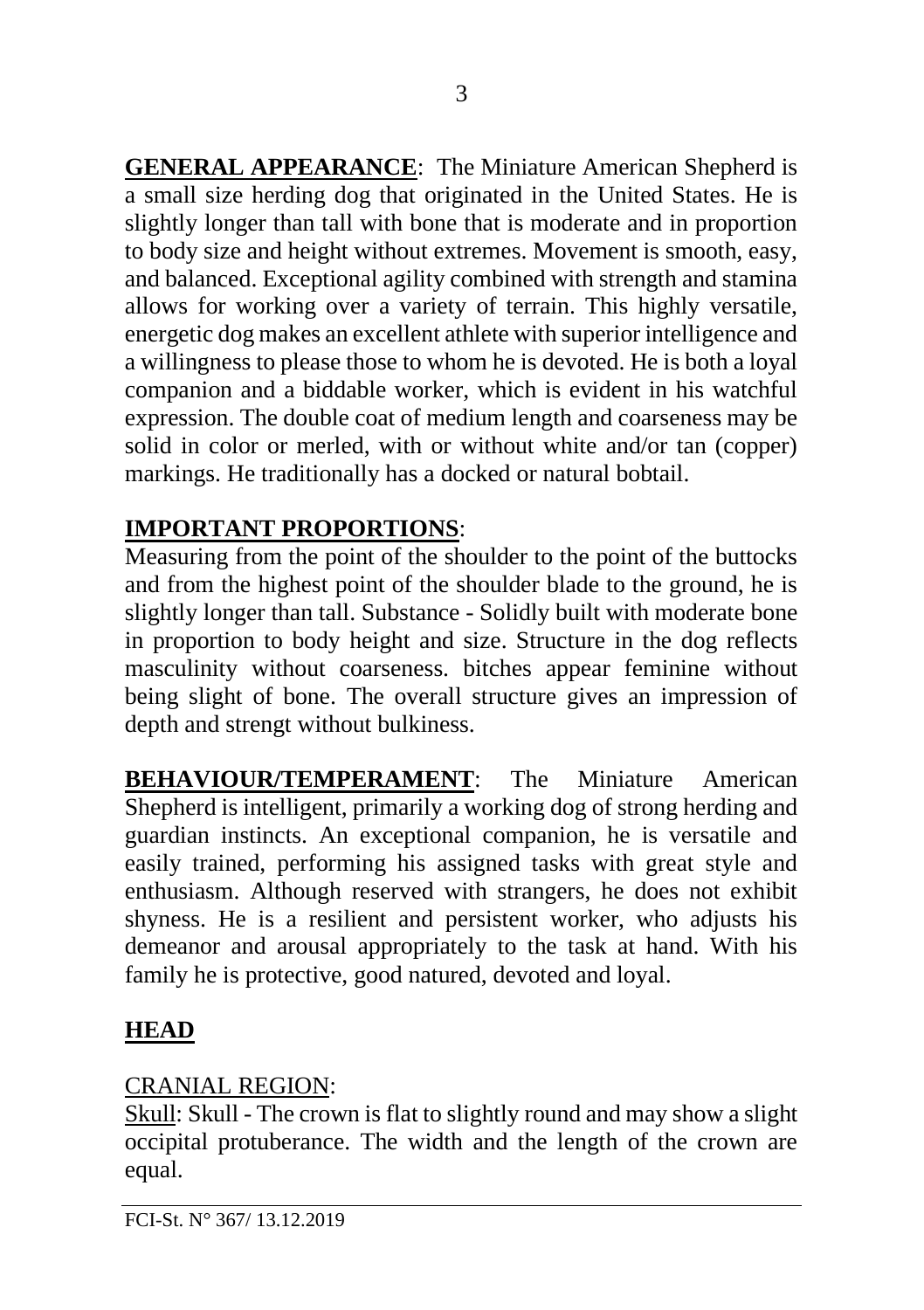Stop: The stop is moderate but defined.

### FACIAL REGION:

Nose: - Red merles and reds have red (liver) pigmentation on the nose leather. Blue merles and blacks have black pigmentation on the nose leather. Fully pigmented noses are preferred. Noses that are less than fully pigmented will be faulted. Severe Fault  $-25$  to 50 percent unpigmented nose leather.

Muzzle: - The muzzle is of medium width and depth and tapers gradually to a rounded tip without appearing heavy, square, snipy, or loose. Length is equal to the length of the crown. Planes - Viewed from the side, the muzzle and the top line of the crown are slightly oblique to each other, with the front of the crown on a slight angle downward toward the nose

Lips: pigment to match color of dog, to be tight fitting.

Jaws/Teeth: A full complement of teeth meet in a scissor bite. Teeth broken, missing or discolored by accident are not penalized. Disqualification - Undershot or overshot bite.

**EYES**: The eyes are set obliquely, almond shaped, neither protruding nor sunken and in proportion to the head. Acceptable in all coat colors, one or both eyes may be brown, blue, hazel, amber or any color combination thereof, including flecks and marbling. The eye rims of the reds and red merles have full red (liver) pigmentation. The eye rims of the blacks and blue merles have full black pigmentation. The expression is alert, attentive, and intelligent. They may express a reserved look or be watchful of strangers.

**EARS:** Are triangular, of moderate size, set high on the head. At full attention they break forward and over, or to the side as a rose ear. Severe Fault - Prick ears and ears that hang with no lift.

**NECK**: The neck is firm, clean, and in proportion to the body. It is of medium length and slightly arched at the crest, fitting well into the shoulders.

**BODY**: The body is firm and well-conditioned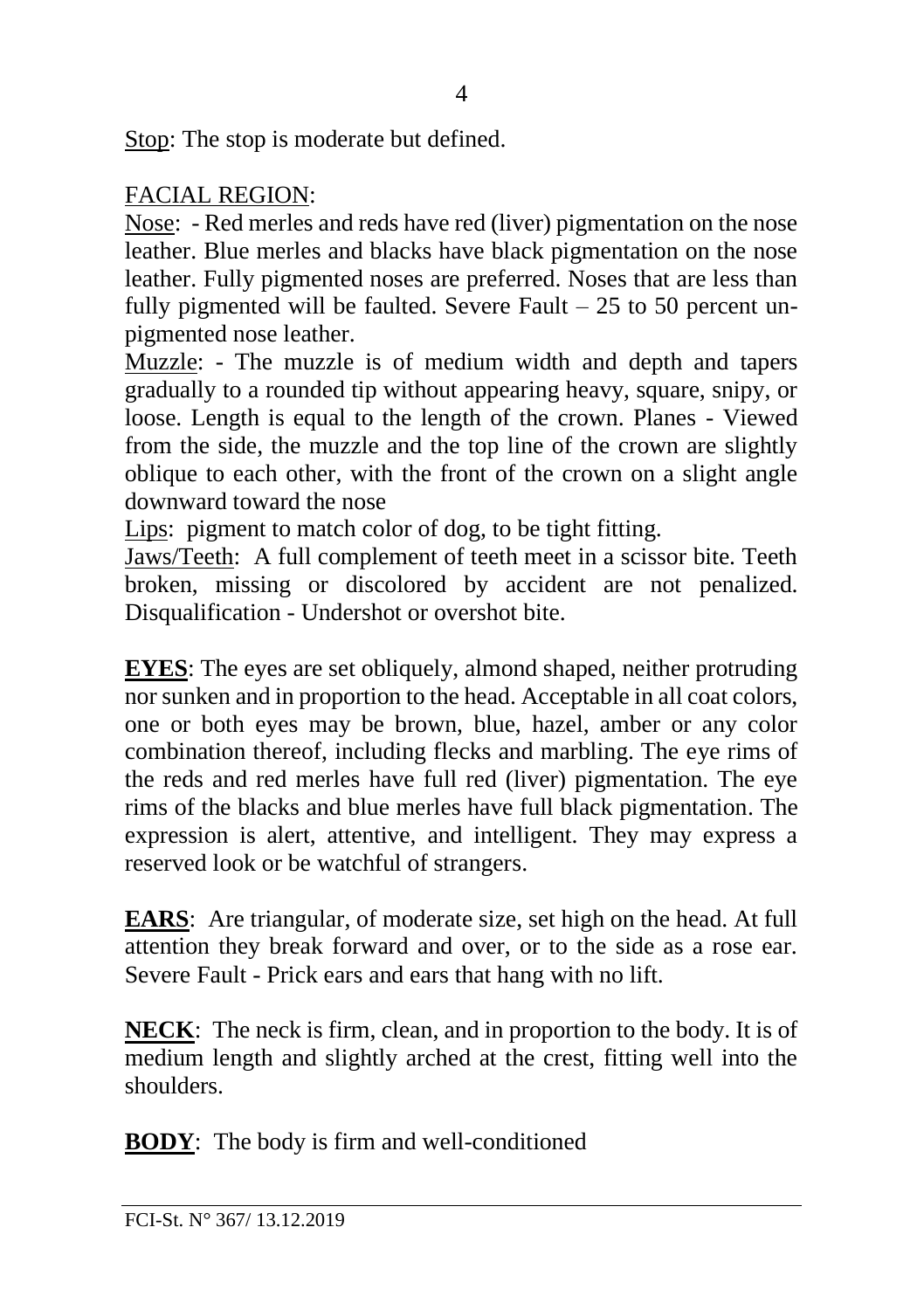Top line: The back is firm and level from the withers to the hip joint when standing or moving.

Withers: Shoulder blades (scapula) are long, flat, fairly close set at the withers, and well laid back.

Back: The back is firm and level from the withers to the hip joint when standing or moving.

Loin: The loin is strong and broad when viewed from the top

Croup: The croup is moderately sloped.

Chest: The chest is full and deep, reaching to the elbow, with well sprung ribs.

Underline and belly: The underline show a moderate tuck-up.

**TAIL**: A docked or natural bobtail is preferred. A docked tail is straight, not to exceed three (3) inches (in countries where it is not forbidden by law).

The undocked tail when at rest may hang in a slight curve. When excited or in motion the tail may be carried raised with the curve accentuated.

## **LIMBS**

### FOREQUARTERS:

General appearance: The forequarters are well conditioned and balanced with the hindquarters.

Forelegs The forelegs drop straight and perpendicular to the ground. The legs are straight and strong. The bone is oval rather than round.

Shoulder: Shoulder blades (scapula) are long, flat, fairly close set at the withers, and well laid back.

Upper arm: The upper arm (humerus) is equal in length to the shoulder blade and meets the shoulder blade at an approximate right angle

Elbow: The elbow joint is equidistant from the ground to the withers. Viewed from the side, the elbow should be directly under the withers. The elbows should be close to the ribs without looseness

Forearm: The legs are straight and strong. The bone is oval rather than round.

Metacarpus (Pastern): Short, thick and strong, but still flexible, showing a slight angle when viewed from the side.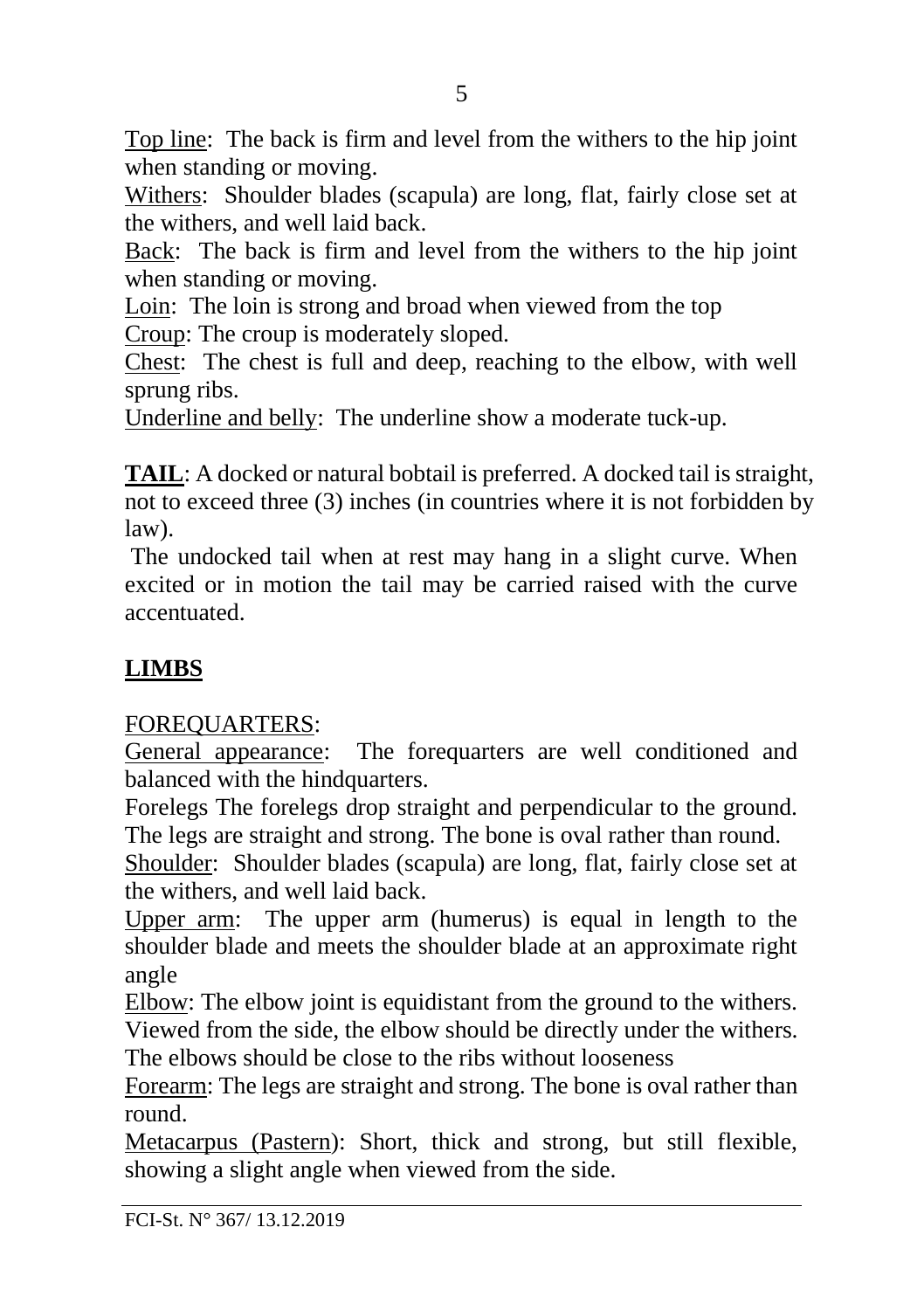Forefeet: - Oval shaped, compact, with close-knit, well-arched toes. Pads are thick and resilient; nails are short and strong. The nails may be any color combination. Dewclaws should be removed (except where it is forbidden by law).

### HINDQUARTERS:

General appearance: Width of hindquarters is approximately equal to the width of the forequarters at the shoulders. Angulation - The angulation of the pelvis and upper thigh (femur) mirrors the angulation of the shoulder blade and upper arm, forming an approximate right angle

Thigh: The thigh is well muscled, but not overly so.

Stifle (Knee): Stifles are clearly defined.

Hock joint: The hocks are short, moderately bent to allow the metatarsal to fall perpendicular to the ground.

Metatarsus (Rear pastern): The metatarsals are short, perpendicular to the ground when viewed from the side and parallel to each other when viewed from the rear.

Hind feet: Feet are oval, compact, with close knit, well arched toes. Pads are thick and resilient; nails are short and strong. The nails may be any colour combination. Rear dewclaws should be removed (in countries where it is not forbidden by law).

**GAIT / MOVEMENT:** The gait is smooth, free and easy exhibiting agility of movement with a well-balanced, ground-covering stride. The fore and hind legs move straight and parallel with the center line of the body; as speed increases, the feet, both front and rear, converge toward the center line of gravity of the dog while the back remains firm and level. When traveling at a trot, the head is carried in a natural position with the neck extended forward and head nearly level or slightly above the topline. He must be agile and able to turn direction or alter gait instantly.

**SKIN:** Skin is of typical moderate thickness and laxiety.

**COAT:** Moderation is the overall impression of the coat. Hair is of medium texture, straight to wavy, weather resistant, and of medium length. The undercoat varies in quantity with variations in climate.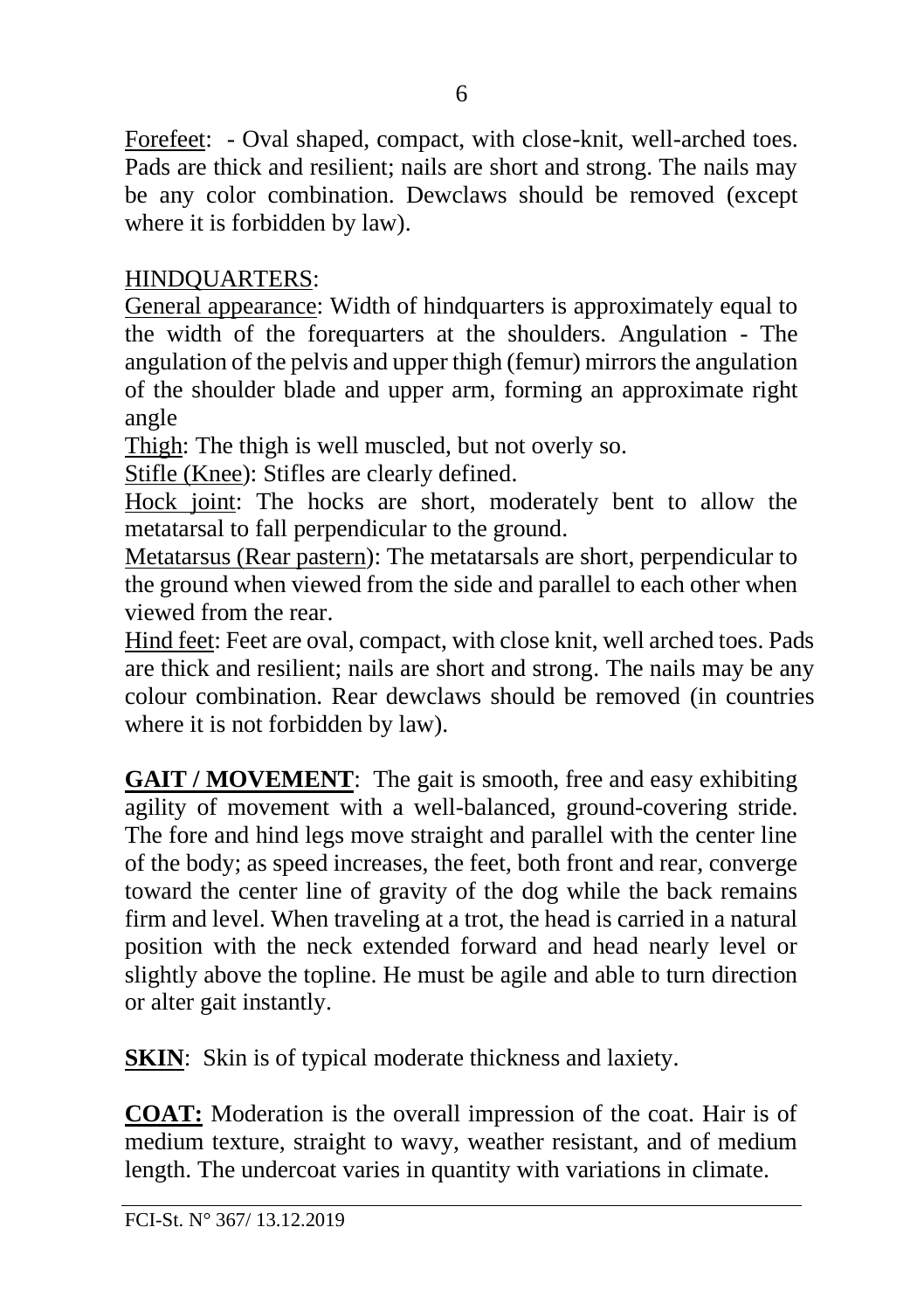Hair: Hair is short and smooth on the head and front of the legs. The backs of forelegs and breeches are moderately feathered. There is a moderate mane and frill, more pronounced in dogs than in bitches. Hair may be trimmed on the ears, feet, back of hocks, pasterns, and tail, otherwise he is to be shown in a natural coat. Untrimmed whiskers are preferred. Severe Fault - Non-typical coats.

#### Color:

Body color: The coloring offers variety and individuality. With no order of preference, the recognized colors are black, blue merle, red, liver and red or liver merle. The merle will exhibit in any amount, marbling, flecks or blotches. Undercoats may be somewhat lighter in color than the topcoat. Asymmetrical markings are not to be faulted.

Tan Markings: Tan markings are not required but when present are acceptable in any or all of the following areas: around the eyes, on the feet, legs, chest, muzzle, underside of neck, face, underside of ear, underline of body, under the base of the tail and the breeches. Tan markings vary in shades from creamy beige to dark rust, with no preference. Blending with the base color or merle pattern may be present on the face, legs, feet, and breeches.

White Markings: White markings are not required but when present do not dominate. Ticking may be present in white markings. White on the head does not predominate, and the eyes are fully surrounded by color and pigment. Red merles and reds have red (liver) pigmentation on the eye rims. Blue merles and blacks have black pigmentation on the eye rims. Ears fully covered by color are preferred. White markings may be in any combination and are restricted to the muzzle, cheeks, crown, blaze on head, the neck in a partial or full collar, chest, belly, front legs, hind legs up the hock and may extend in a thin outline of the stifle. A small amount of white extending from the underline may be visible from the side, not to exceed one inch above the elbow. The hairline of a white collar does not exceed the withers at the skin. If a natural undocked tail is present, the tip of the tail may have white.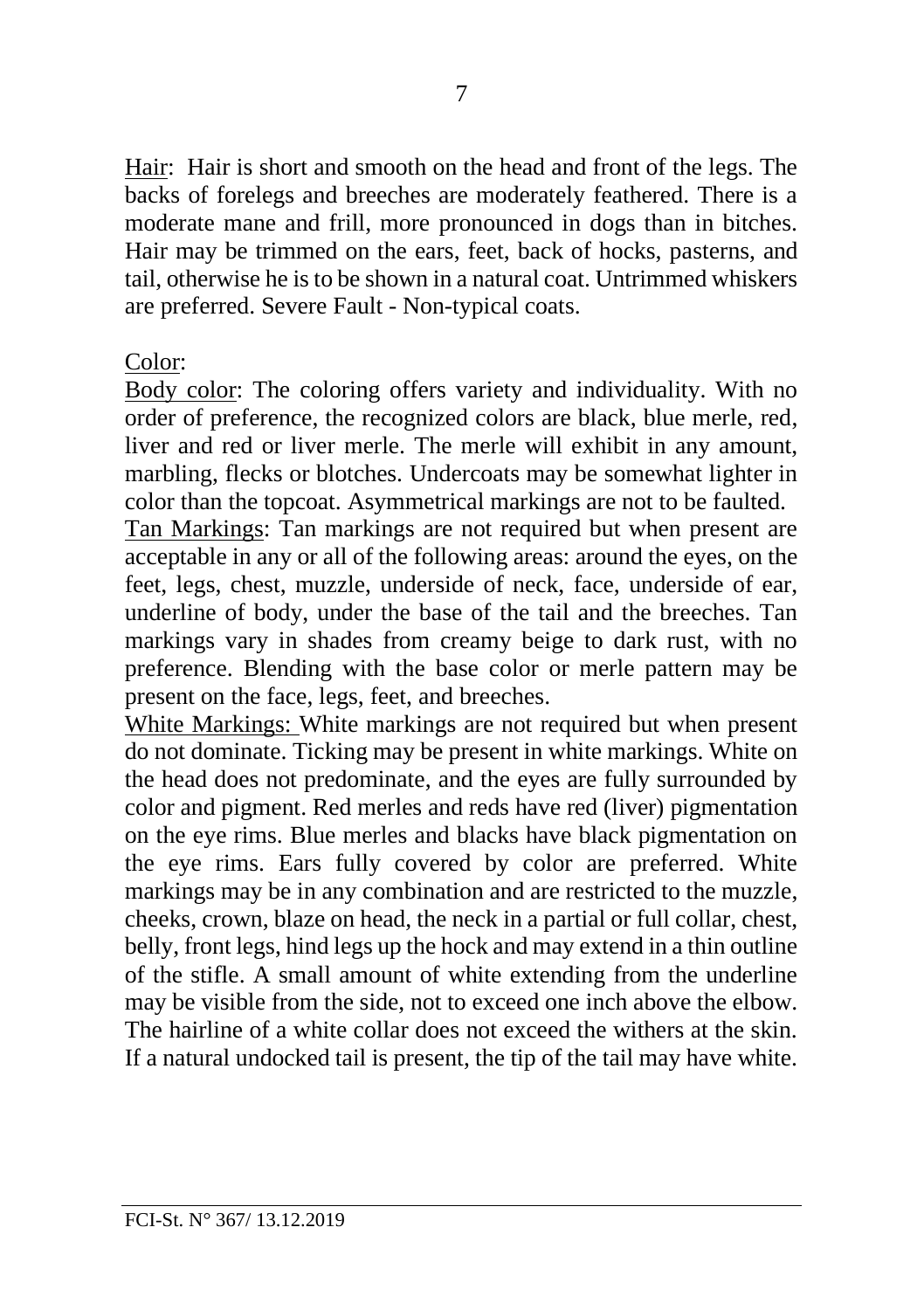### **SIZE AND WEIGHT**:

Height at the withers:

Males: 35.5 cm up to 46 cm at the top of the withers Females: 33 cm up to and including 43.5 cm at the top of the withers.

Weight: Healthy weight will vary based on individual size, sex and substance.

**FAULTS**: Any departure from the foregoing points should be considered a fault and the seriousness with which the fault is regarded should be in exact proportion to its degree and its effect upon the health and welfare of the dog and its ability to perform its traditional work.

### **SEVERE FAULTS**:

- Non-typical coats.
- Prick ears and ears that hang with no lift.
- Between 25 and 50% unpigmented nose leather
- White markings covering over 25 % of an ear

### **DISQUALIFYING FAULTS**:

- Aggressive or extremely shy dogs.
- Any dog clearly showing physical or behavioral abnormalities.
- Under 35.5 cm and over 46 cm for dogs; under 33 cm and over 43.5 cm for bitches. The minimum heights set forth in this breed standard shall not apply to dogs or bitches under six months of age.
- Over 50 percent un-pigmented nose leather.
- Undershot or overshot bite.
- Other than recognized colors. White body splashes, which means any conspicuous, isolated spot or patch of white on the area between withers and tail, on back, or sides between elbows and back of hindquarters.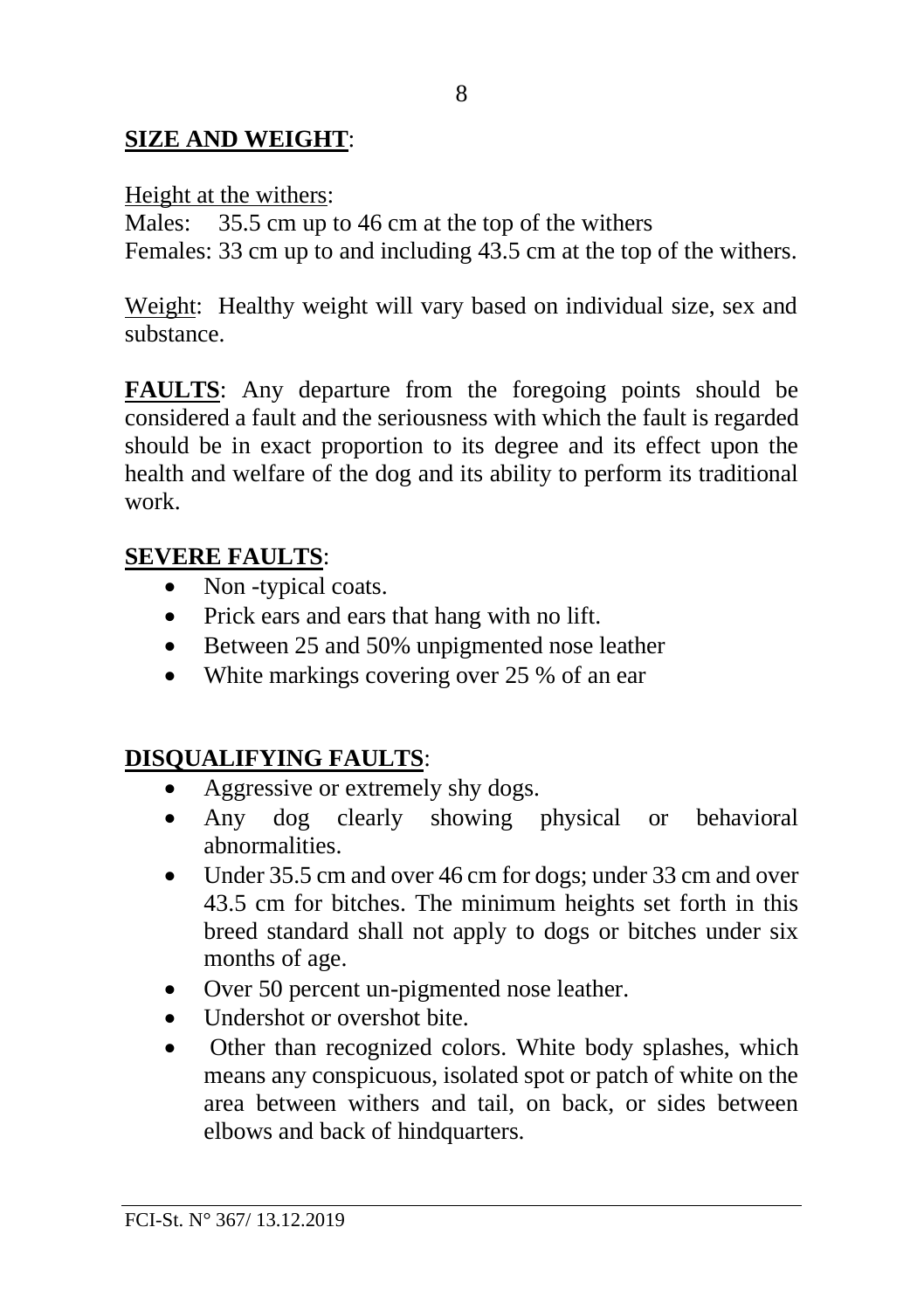## **N.B.**:

- Male animals should have two apparently normal testicles fully descended into the scrotum.
- Only functionally and clinically healthy dogs, with breed typical conformation should be used for breeding.